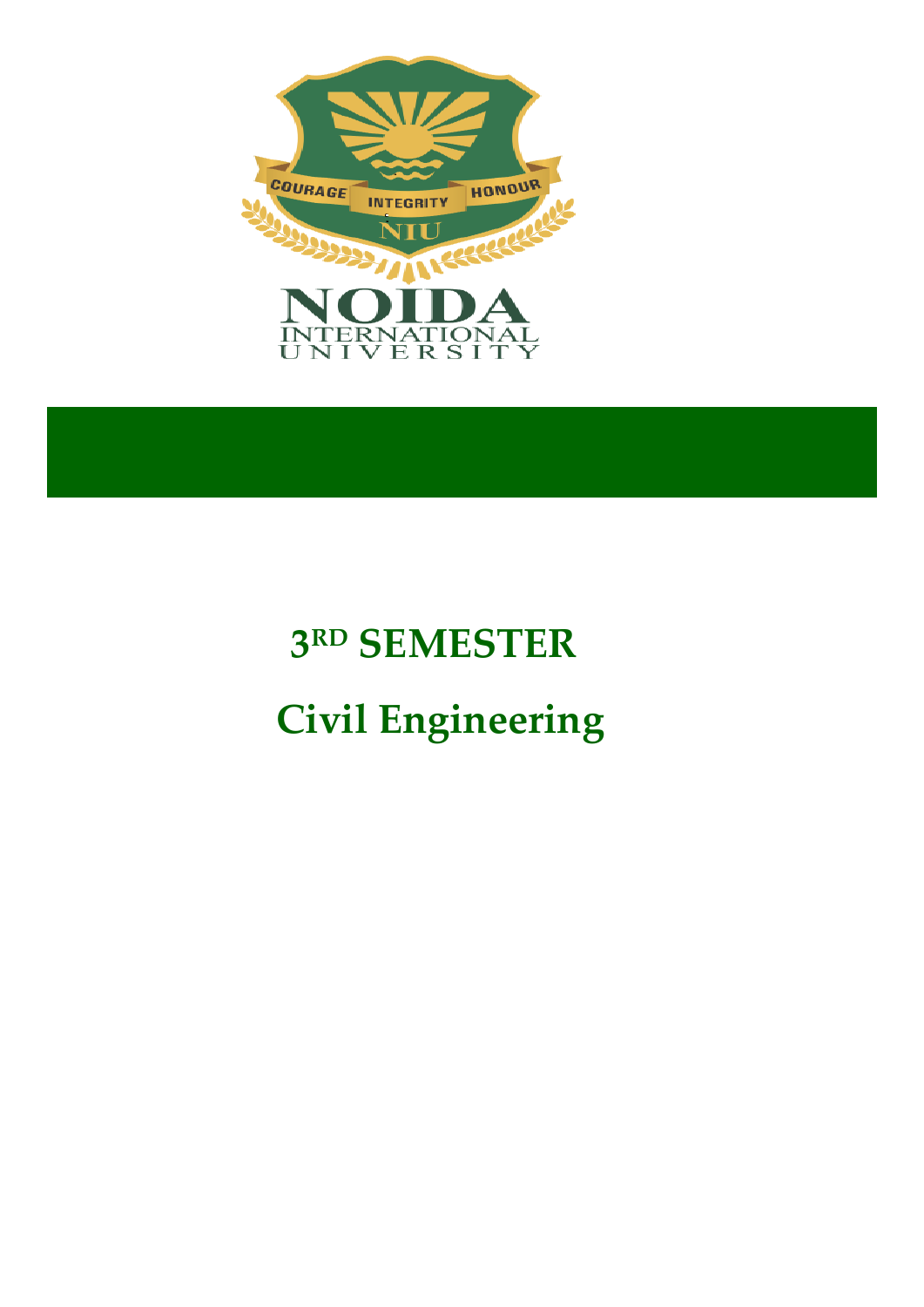

# **DME 301 : SOLID MECHANICS**

### **Credits: 4 Semester III**

| Module | Contents                                                                                                                                                                                                                                                                                                                                                                                                                                                                                                                                                                                                                                                                                                                                                                                                                                                                                                                                                                                                                                                                                                                                                                                                                                                                                                                                                                                                                                                                                                                                                                                                                                                                                                                                                                                                                                                                                                                                                                                                                                                                                                                                                                                                                                                                                                                                                                           | Teaching |
|--------|------------------------------------------------------------------------------------------------------------------------------------------------------------------------------------------------------------------------------------------------------------------------------------------------------------------------------------------------------------------------------------------------------------------------------------------------------------------------------------------------------------------------------------------------------------------------------------------------------------------------------------------------------------------------------------------------------------------------------------------------------------------------------------------------------------------------------------------------------------------------------------------------------------------------------------------------------------------------------------------------------------------------------------------------------------------------------------------------------------------------------------------------------------------------------------------------------------------------------------------------------------------------------------------------------------------------------------------------------------------------------------------------------------------------------------------------------------------------------------------------------------------------------------------------------------------------------------------------------------------------------------------------------------------------------------------------------------------------------------------------------------------------------------------------------------------------------------------------------------------------------------------------------------------------------------------------------------------------------------------------------------------------------------------------------------------------------------------------------------------------------------------------------------------------------------------------------------------------------------------------------------------------------------------------------------------------------------------------------------------------------------|----------|
| No.    |                                                                                                                                                                                                                                                                                                                                                                                                                                                                                                                                                                                                                                                                                                                                                                                                                                                                                                                                                                                                                                                                                                                                                                                                                                                                                                                                                                                                                                                                                                                                                                                                                                                                                                                                                                                                                                                                                                                                                                                                                                                                                                                                                                                                                                                                                                                                                                                    | Hours    |
|        | <b>UNIT-1</b><br><b>DEFORMATION OF METALS</b><br>Mechanical properties of materials: Engineering materials – Ferrous and<br>non ferrous materials -Definition of mechanical properties such as strength<br>elasticity, plasticity, ductility, malleability, stiffness, toughness, brittleness,<br>hardness, wear resistance, machenability, castability and weldability -<br>Alloying elements-effect of alloying element - Fatigue, fatigue strength,<br>creep – temperature creep – cyclic loading and repeated loading –<br>endurance limit.<br>Simple stresses and strains: Definition - Load, stress and strain - Classification of<br>force systems - tensile, compressive and shear force systems - Behavior of mild<br>steel in tension up to rupture $-$ Stress $-$ Strain diagram $-$ limit of proportionality $-$<br>elastic limit - yield stress - breaking stress - Ultimate stress - percentage of<br>elongation and percentage reduction in area - Hooke's law - Definition - Young's<br>modulus - working stress, factor of safety, load factor, shear stress and shear strain -<br>modulus of rigidity. Linear strain - Deformation due to tension and compressive<br>force – Simple problems in tension, compression and shear force. Definition –<br>Lateral strain – Poisson's ratio – volumetric strain – bulk modulus – volumetric<br>strain of rectangular and circular bars - problems connecting linear, lateral and<br>volumetric deformation - Elastic constants and their relationship - Problems on<br>elastic constants - Definition - Composite bar - Problem in composite bars<br>UNIT-2<br><b>TORSION AND SPRINGS</b><br>Theory of torsion – Assumptions – torsion equation<br>- strength of solid and hollow shafts - power<br>transmitted - Definition - Polar modulus - Torsional<br>rigidity – strength and stiffness of shafts –<br>comparison of hollow and solid shafts in weight and<br>strength considerations - Advantages of hollow<br>shafts over solid shafts - Problems.<br>Types of springs - Laminated and coiled springs and<br>applications - Types of coiled springs - Difference<br>between open and closely coiled helical springs - closely<br>coiled helical spring subjected to an axial load - problems<br>to determine shear stress, deflection, stiffness and<br>resilience of closed coiled helical springs<br>UNIT-3 |          |

**PROPERTIES OF FLUIDS, ELEMENTS OF HYDRAULIC SYSTEMS,** 

**PUMPS AND VALVES**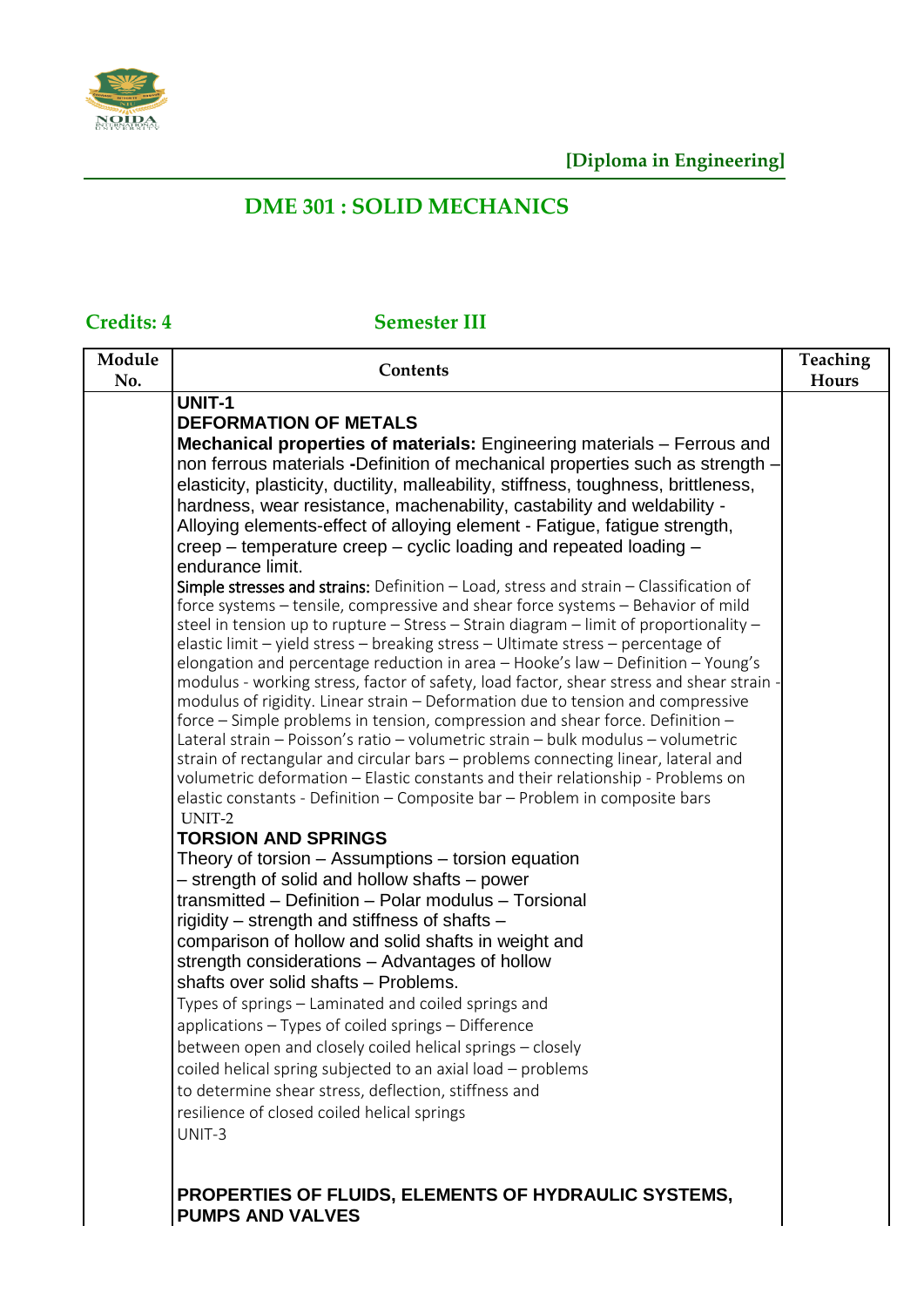

**Reference Books/ Text Books / Case Studies:**

#### **Text Books:**

1. Strength of Materials ,R.K. Bansal,, Laxmi Publications Pvt. Ltd., New Delhi, 3rd Edition, 2010.

- 2. Strength of materials, S.S.Rattan, Tata Mcgraw hill, New Delhi,2008, ISBN 9780070668959,
- 3. Strength of Materials, B K Sarkar, I Edition, 2003 Tata Mcgraw hill, New Delhi.
- 4. Engineering mechanics, R.K. Bansal, Laxmi Publications Pvt. Ltd., New Delhi,

#### **Reference Books:**

1. Hydraulics & Pneumatics Power for production Harry L Stewart – Industrial Press Inc, New York - 1977

2. Pneumatic circuit by Harry L. Stewart – Audel Series – 1976

- 3. Fundamentals of pneumatic control Engg Text book By Festo Company -1985
- 4. Introduction to Pneumatics Text Book by Festo Company 1983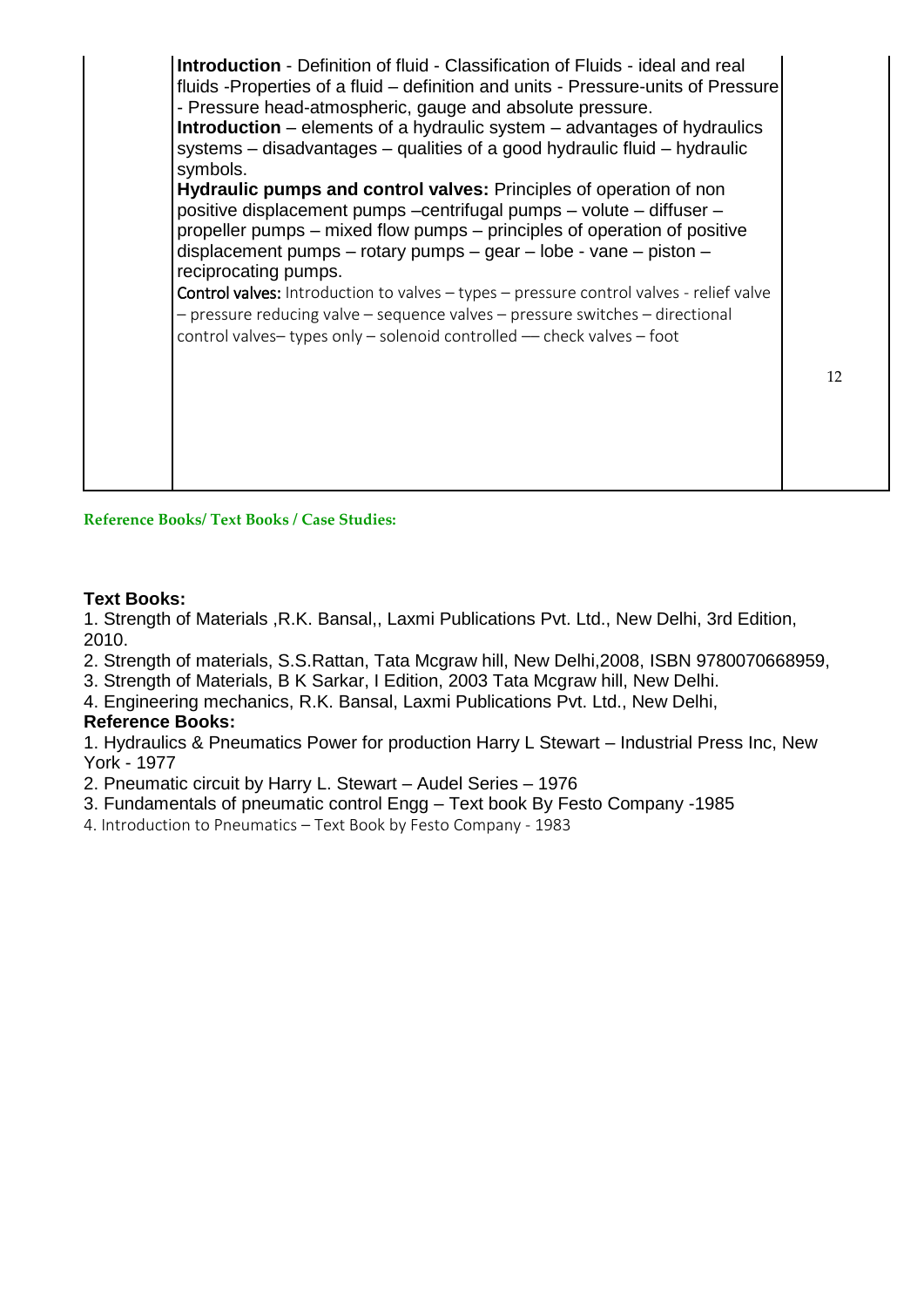

# **DME 303: FLUID MECHANICS**

### **Credits: 4 Semester III**

| Module<br>No. | Contents                                                                                                                                                                                                                                                                                                                                                                                                                                                                                                                                                                                                                                                                                                                                                                                                                                                                                                                                              | Teaching<br>Hours |
|---------------|-------------------------------------------------------------------------------------------------------------------------------------------------------------------------------------------------------------------------------------------------------------------------------------------------------------------------------------------------------------------------------------------------------------------------------------------------------------------------------------------------------------------------------------------------------------------------------------------------------------------------------------------------------------------------------------------------------------------------------------------------------------------------------------------------------------------------------------------------------------------------------------------------------------------------------------------------------|-------------------|
| I             | Introduction: Ideal and real fluids, fluid mechanics, Hydrostatics,<br>Hydrodynamics, Hydraulics.<br>Properties of Fluid: Mass density, specific weight, specific gravity,<br>viscosity, surface tension - cohesion, adhesion and, capillarity,<br>vapour<br>pressure. Units of measurement and their conversion<br>compressibility.<br>Hydrostatic Pressure: Pressure, intensity of pressure,<br>pressure<br>head, Pascal's law and its applications. Total pressure, resultant<br>pressure, and center of pressure. Total pressure and center of<br>pressure on horizontal, vertical and inclined plane surfaces of<br>rectangular, triangular, trapezoidal shapes and circular.<br>Buoyancy: Buoyancy, metacentre, stability of floating<br>body.                                                                                                                                                                                                  | 12                |
| $\rm II$      | Measurement of Pressure: Atmospheric pressure, gauge pressure,<br>vacuum pressure and absolute pressure. Piezometer, simple<br>manometer and differential manometer.<br>Fundamentals of Fluid Flow: Types of Flow: Steady and unsteady<br>flow, laminar and turbulent flow, uniform and non-uniform flow.<br>Discharge and continuity equation (flow equation). Types of<br>hydraulic<br>energy: Potential energy, kinetic energy, pressure energy. Bernoulli's<br>theorem; statement and description (without proof of theorem) and<br>simple numerical problems.<br>Flow Measurement: Venturimeter and mouthpiece, Pitot tube,<br>Orifice<br>and Orificemeter, Current meters, Notches and weirs.                                                                                                                                                                                                                                                   | 14                |
| $\rm III$     | Flow in Pipes: Definition of pipe flow; Reynolds number, laminar<br>and<br>turbulent flow - explained through Reynold's experiment, Critical<br>velocity and velocity distributions in a pipe for laminar flow, Head<br>loss<br>in pipe lines due to friction, sudden expansion and sudden<br>contraction,<br>entrance, exit, obstruction and change of direction, Hydraulic<br>gradient<br>line and total energy line, Flow from one reservoir to another<br>through<br>a long pipe of uniform cross section, Pipes in series and parallel,<br>Water<br>hammer phenomenon and its effects<br>Flow through open channels: Definition of an open channel,<br>uniform<br>flow and non-uniform flow, Estimation of Discharge using Chezy's<br>and<br>Manning's formula, Most economical channel sections (rectangular<br>and trapezoidal, Head loss in open channel due to friction.<br>Hydraulic Pumps: Hydraulic pump, reciprocating pump, centrifugal | 16                |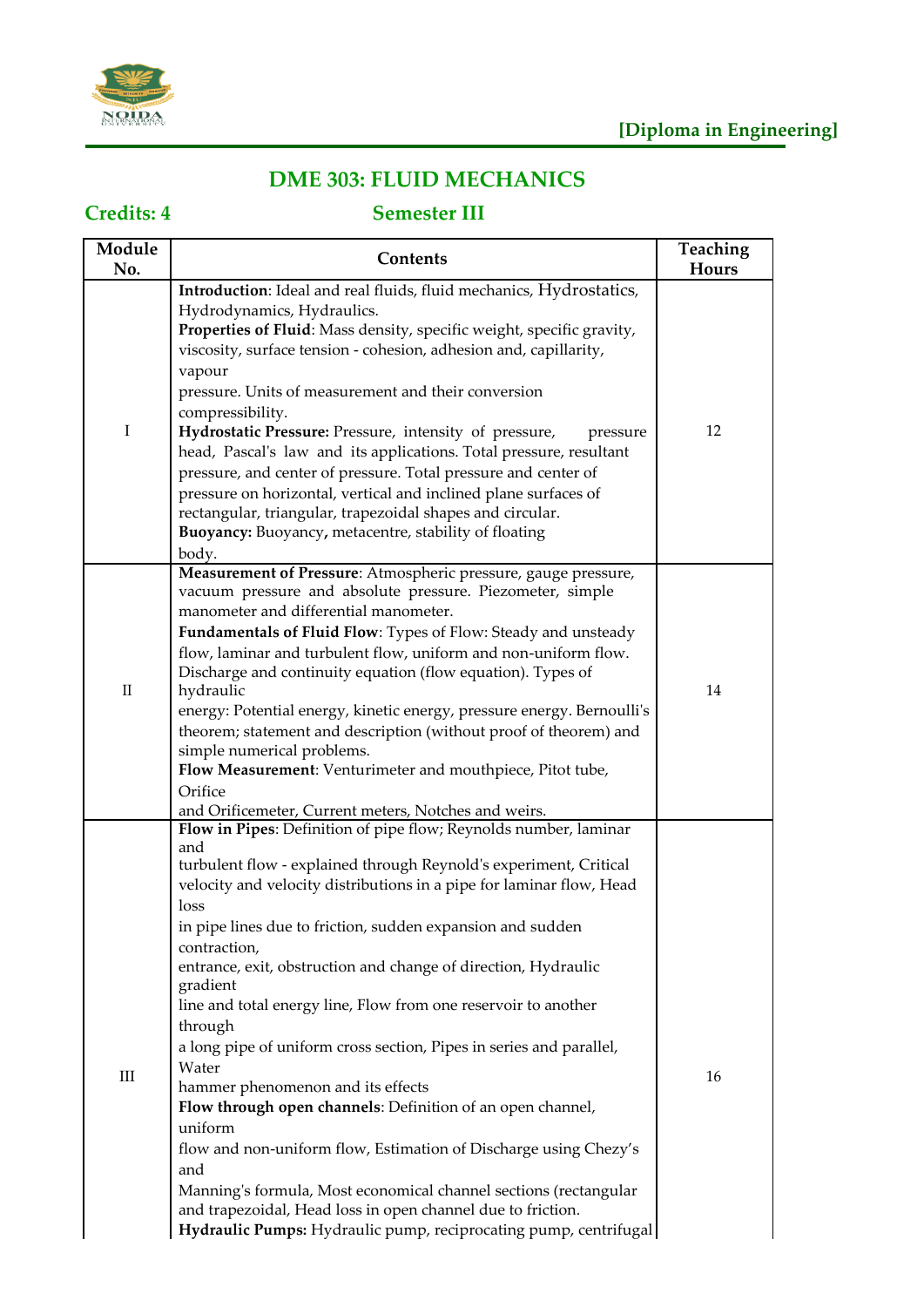#### **Reference Books/ Text Books / Case Studies:**

- 1. Asawa, G.L. (2009), Fluid Flow in Pipes and Channels, CBS Publishers and Distributors, New Delhi.
- 2. Gupta, V. and Gupta, S.K. (1984), Fluid Mechanics and its Applications, New Age International (P) Limited, Publishers, New Delhi.
- 3. Massey, B.S. (revised by John Ward-Smith) (1998), Mechanics of Fluids, Chennai Micro Print Pvt. Ltd., Chennai.
- 4. Streeter, V.L., Wylie, E.B., and Bedford, K.W. (1998), Fluid Mechanics, McGraw Hill Companies, Singapore.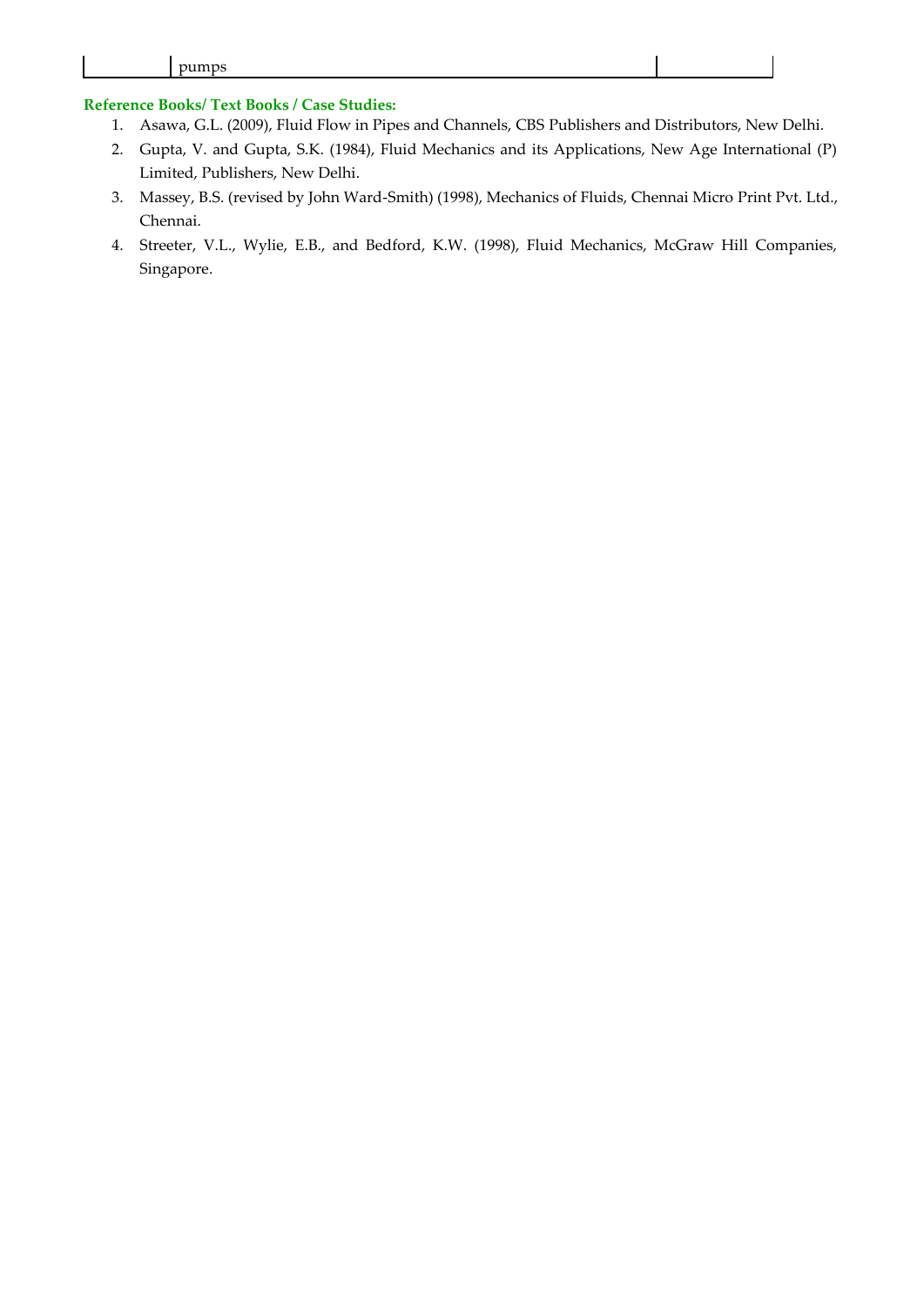

# **DCE 301: SURVEYING - I**

# I Direct surveying and their corrections of II foresight

#### **Credits: 4 Semester III**

| Module<br>No. | Contents                                                                                                                                                                                                                                                                                                                                                                                                                                                                                                                                                                                                                                                                                                                                                                                                                                                                                                                                      | Teaching<br>Hours |
|---------------|-----------------------------------------------------------------------------------------------------------------------------------------------------------------------------------------------------------------------------------------------------------------------------------------------------------------------------------------------------------------------------------------------------------------------------------------------------------------------------------------------------------------------------------------------------------------------------------------------------------------------------------------------------------------------------------------------------------------------------------------------------------------------------------------------------------------------------------------------------------------------------------------------------------------------------------------------|-------------------|
| $\bf I$       | Introduction: Basic concepts of surveying -objectives, Types of surveying,<br>Unit of measurement and their types, Instruments used for taking these<br>measurements, classification based on surveying instruments<br>Chain Surveying: Purpose of chain surveying, principles of chain<br>surveying<br>and its advantages and disadvantages, Obstacles in chain surveying,<br>Direct<br>and indirect ranging offsets and recording of field notes, Errors in chain<br>surveying and their corrections                                                                                                                                                                                                                                                                                                                                                                                                                                        | 6                 |
| $\rm II$      | Leveling: Leveling principles, Basic terms and<br>definitions, Leveling<br>instruments their working, advantages and disadvantages, Types of<br>leveling staff, Concepts of line of collimation, axis of the bubble tube, axis<br>of<br>the telescope and vertical axis, Temporary adjustment and permanent<br>adjustment of dumpy level by two peg method, Concept of back sight,<br>foresight<br>intermediate sight, change point, to determine reduce levels,<br>Level book and reduction of levels by Height of Instrument and Rise and<br>Fall method, Arithmetic checks, problem on reduction of levels, fly<br>leveling,<br>check leveling and profile leveling (L-section and X-section), errors in<br>leveling, permissible limits, reciprocal leveling, Computations of Areas of<br>regular figures and irregular figures. Simpson's rule: prismatic formula<br>and<br>graphical method use of planimeter for computation of areas. | 10                |
| $\rm III$     | Compass Surveying: Type of compass and their setting and use, Concept<br>of direction (magnetic and true meridian), Bearing (Whole Circle bearing<br>and Reduced Bearing), azimuths, magnetic dip<br>and<br>declination, Compass<br>surveying, Local attraction-causes, detection, error and corrections.<br>Plane Table Surveying: Purpose of plane table surveying, equipment<br>used<br>in plane table survey, setting of plane table, methods of plane table<br>surveying, concepts of three point problem two point problem, errors in<br>plane table surveying and corrections or precautions, testing and<br>adjustment of plane table alidade.                                                                                                                                                                                                                                                                                        | $\,8\,$           |

#### **Reference Books/ Text Books / Case Studies:**

- 1. Schofield, W. and Breach, M., Engineering Surveying, Butterworth-Heinemann publisher (an imprint of Elsevier).
- 2. Punmia, B.C., Jain, A.K., and Jain, A.K. (2005), Surveying and Levelling, Vol. 1 and 2, Standard Publishers, New Delhi.
- 3. Duggal, S.K. (2009), Surveying, Vol. 1 and 2, Tata McGraw Hill Education Private Limited, Noida.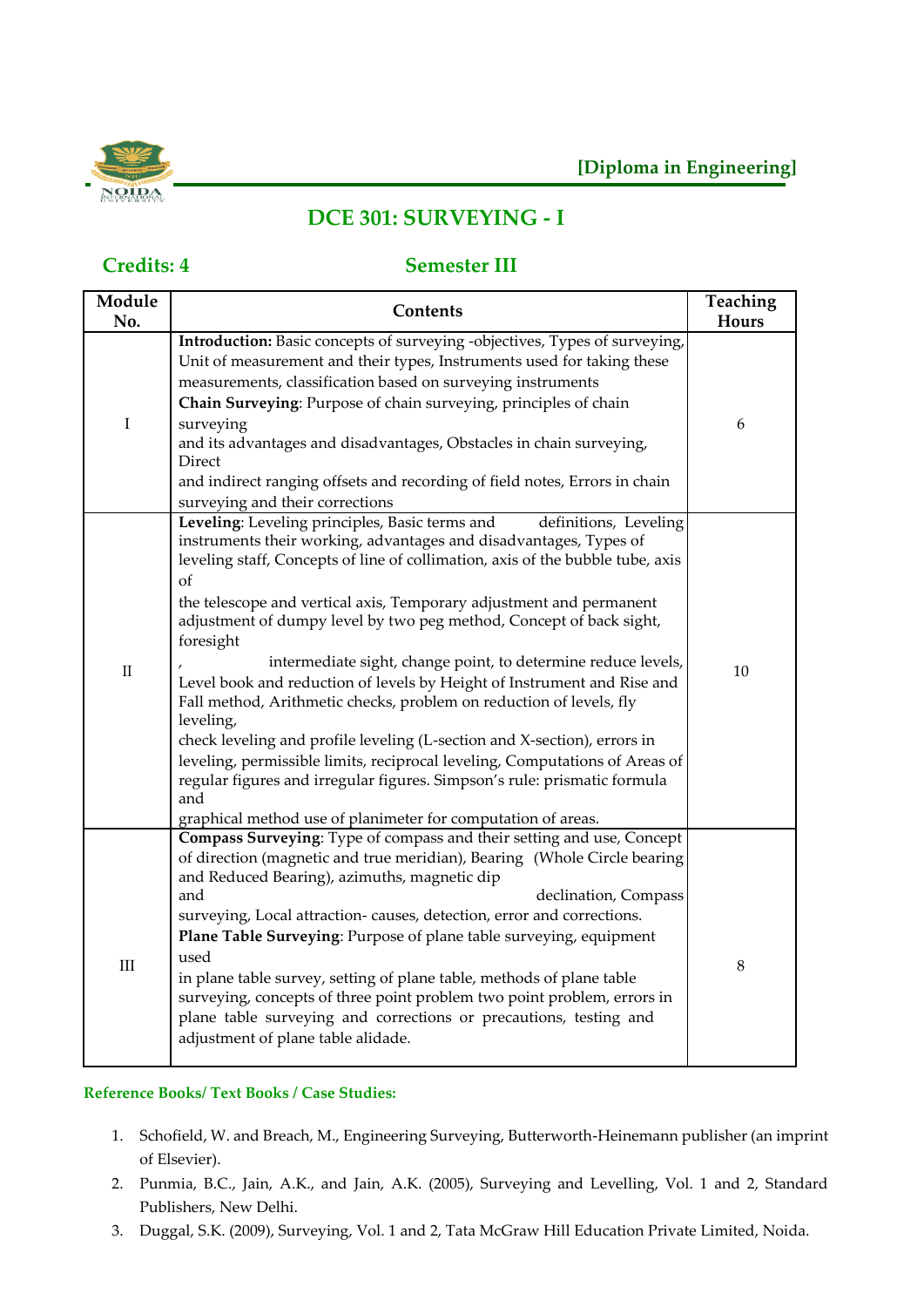- 4. Kanetkar, T.P. and Kulkarni, S.V. (2008), Surveying and Levelling, Vol. 1 and 2, Vidyarthi Griha Prakashan, Pune.
- 5. Subramanian, R. (2007), Surveying and Levelling, Oxford University Press, New Delhi.
- 6. Arora, K.R. (2010). Surveying, Vol. 1 and 2. Standard Book House, New Delhi.
- 7. Ghilani, C.D. and Wolf, P.R. (2012). Elementary Surveying. Prentice Hall.
- 8. Venkatramaiah, C. (2011), Text Book of Surveying, University Press, Hyderabad.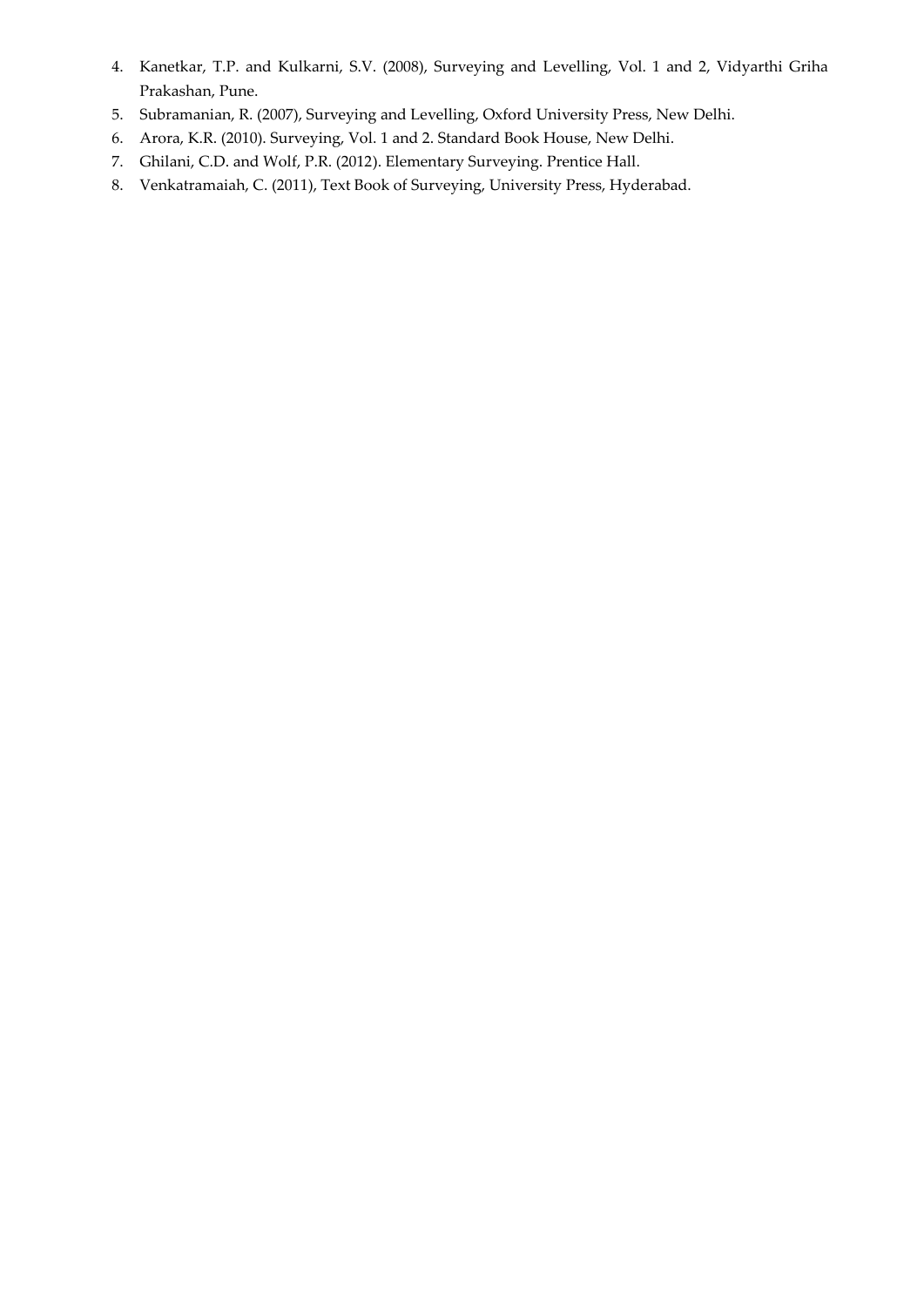

# **DCE 302: BUILDING MATERIALS & CONSTRUCTION**

## **Credits: 4 Semester III**

| Module<br>No. | Contents                                                                                                                                                                                                                                                                                                                                                                                                                                                                                                                                                                                                                                                                                                                                                                                                                                                                                                                                                                                                                                                                                                                                                                                                                                                                                                                                                                                                                                                                                                                                                                                                                                                                                                                                                                                                                                                                                                                                                                                                                                                                                                                                              | Teaching<br>Hours |
|---------------|-------------------------------------------------------------------------------------------------------------------------------------------------------------------------------------------------------------------------------------------------------------------------------------------------------------------------------------------------------------------------------------------------------------------------------------------------------------------------------------------------------------------------------------------------------------------------------------------------------------------------------------------------------------------------------------------------------------------------------------------------------------------------------------------------------------------------------------------------------------------------------------------------------------------------------------------------------------------------------------------------------------------------------------------------------------------------------------------------------------------------------------------------------------------------------------------------------------------------------------------------------------------------------------------------------------------------------------------------------------------------------------------------------------------------------------------------------------------------------------------------------------------------------------------------------------------------------------------------------------------------------------------------------------------------------------------------------------------------------------------------------------------------------------------------------------------------------------------------------------------------------------------------------------------------------------------------------------------------------------------------------------------------------------------------------------------------------------------------------------------------------------------------------|-------------------|
| $\rm I$       | Building Stones: Classification of Rocks-Geological classification, Chemical<br>Classification, Physical classification, general characteristics of stones- marble, kota<br>stone, granite, sand, trap, basalt stone, lime stone and slate.<br>Brick and Tiles: Introduction to bricks, Raw materials for brick manufacturing<br>and properties of good<br>brick making earth, Manufacturing of bricks, classification<br>and specification of bricks as per BIS:1077, testing of bricks as per BIS:3495<br>(Compressive strength, water absorption - hot and cold water test, efflorescence,<br>Dimensional tolerance, soundness). Building tiles; Types of tiles-wall, ceiling, roofing<br>and flooring tiles, Ceramic, terrazzo and PVC tiles.<br>Cement: Introduction, raw materials, flow diagram of manufacturing of cement,<br>Various types of Cements, their uses and testing.<br>Lime: Classification and types of lime & properties of lime.<br>Timber: Classification & Identification of Timber, Properties of timber, defects in<br>timber, factors affecting strength of timber, method of seasoning & preservation of<br>timber.<br>Metal: Ferrous Metals- Composition, properties and uses<br>of cast iron, mild steel,<br>HYSD steel, high tension<br>steel as per BIS, Commercial forms of ferrous, metals,<br>Aluminum and Stainless Steel.                                                                                                                                                                                                                                                                                                                                                                                                                                                                                                                                                                                                                                                                                                                                                                                       | 14                |
| $\rm II$      | Introduction: Definition of a building, classification of buildings based on<br>occupancy, Different parts of a building.<br>Foundations: Concepts, types of foundation-shallow and deep, Shallow foundation-<br>constructional details of: Spread foundations for walls, thumb rules for depth and<br>width of foundation and thickness of concrete block, stepped foundation, masonry<br>pillars and concrete columns, Earthwork- Layout/setting out for surface excavation,<br>cutting and filling, Excavation of foundation, trenches, shoring, timbering and de-<br>watering<br>Walls: Purpose, classification, load bearing, non-load<br>bearing, dwarf wall,<br>retaining, breast walls and partition walls, Classification of walls as per materials of<br>construction: brick, stone, reinforced brick, reinforced concrete, precast, hollow and<br>solid concrete block and composite masonry walls, Partition walls:<br>Masonry: Brick Masonry- Definition of terms like header, stretcher, queen closer,<br>king closer, frog and quoin, course, bond, facing, backing, hearting, jambs, reveals,<br>soffit, plinth, pillars and pilasters, Bond - meaning and necessity; English, flemish<br>bond and other types of bonds, Construction of brick walls -methods of laying bricks<br>in walls, precautions observed in the construction of walls, methods of bonding new<br>brick work with old (toothing, raking, back and block bonding), construction of stone<br>masonry walls, Importance towards special care during execution of stone masonry<br>work on dressing of stone, size and placing of bond and corner stones, filling joints,<br>proper packing of internal cavities of rubble masonry wall, raking of joints to receive<br>finishes.<br>Arches and Lintels: Meaning and use of arches and lintels- Glossary of terms used in<br>arches and lintels - abutment, pier, arch ring, intrados, soffit, extrados, voussoiers,<br>Springer, springing line, crown, key stone, skew back, span,<br>rise, depth of an arch,<br>haunch, spindle, jambs, bearing, thickness of lintel, effective span, Arches-Types of<br>Arches | 16                |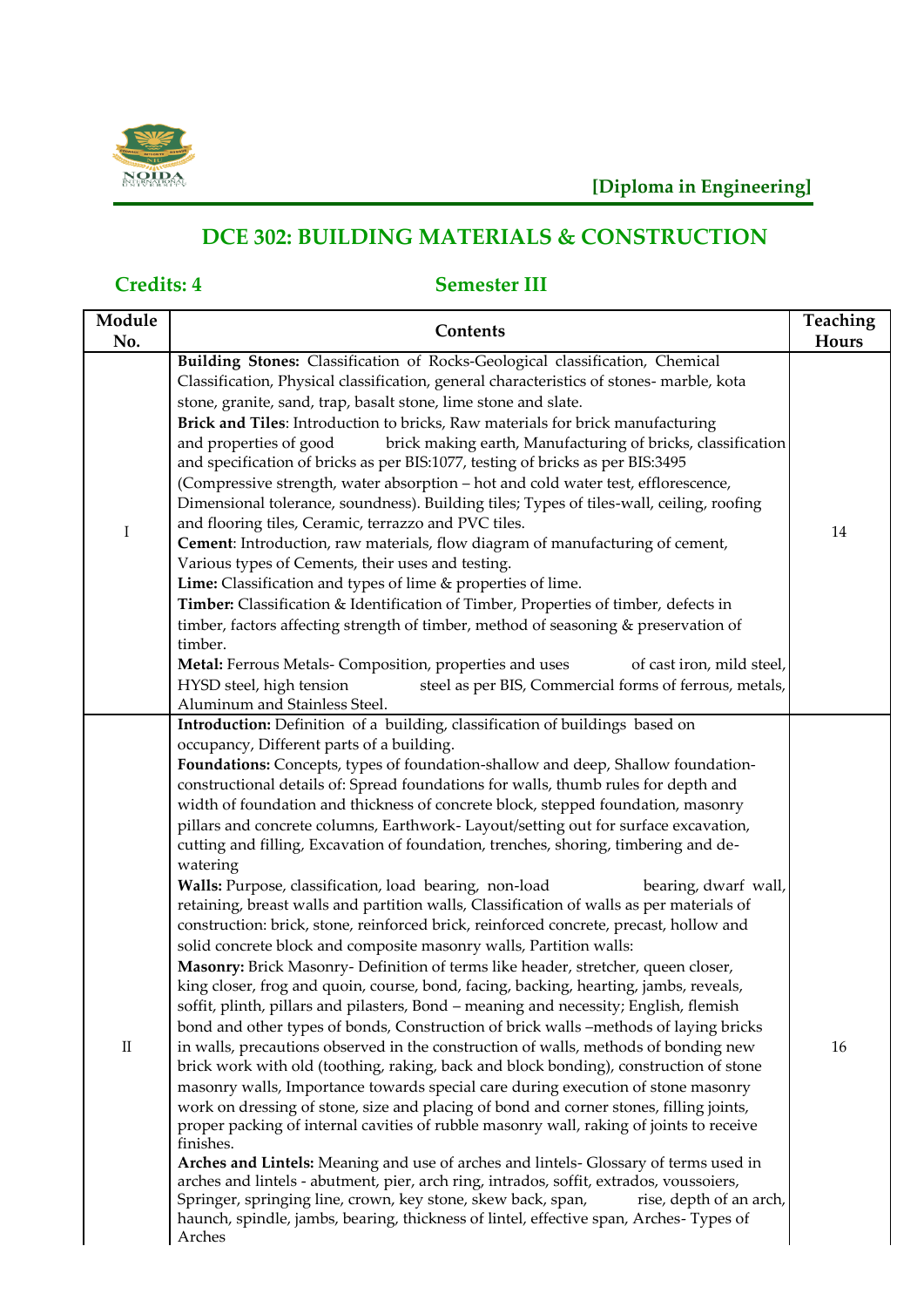| Damp Proofing and Water Proofing: Dampness and its ill effects on bricks, plaster, |  |
|------------------------------------------------------------------------------------|--|
| wooden fixtures, metal fixtures and reinforcement, damage to aesthetic appearance, |  |
| damage to heat insulating materials, damage to stored articles and health, sources |  |
| and causes of dampness, Sources of dampness - moisture penetrating the building    |  |
| from outside e.g. rainwater, surface water, ground moisture. Moisture entrapped    |  |
| during construction i.e. moisture in concrete, masonry construction and plastering |  |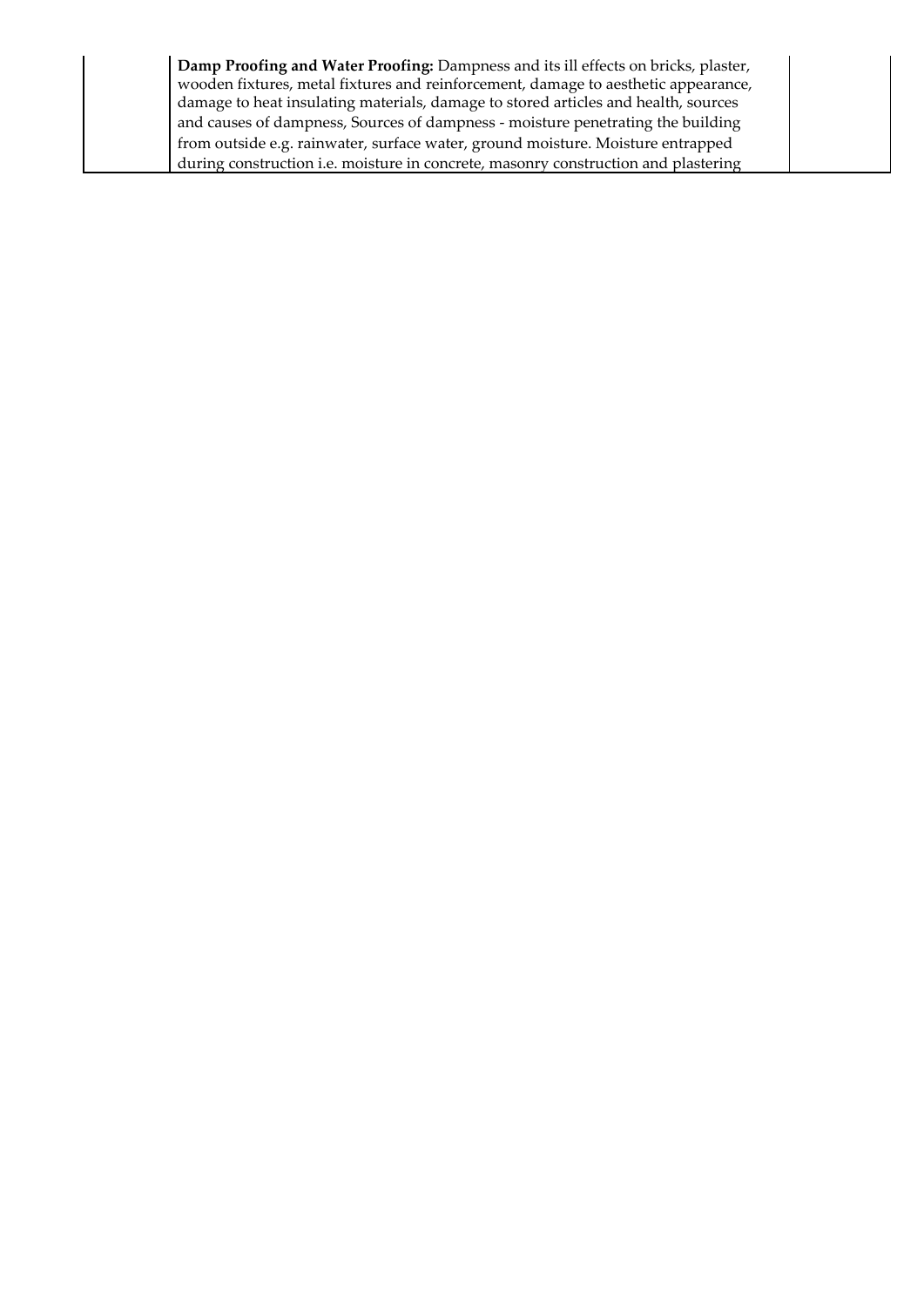

# **[Diploma in Engineering]**

|           | work etc. Moisture which originates in the building itself i.e. water in kitchen and           |    |
|-----------|------------------------------------------------------------------------------------------------|----|
|           | bathrooms etc., Damp proofing materials and their specifications: rich concrete and            |    |
|           | mortar, bitumen, bitumen mastic, polymer coating, use of chemicals, Damp proofing              |    |
|           | of : basement, ground floors, plinth and walls, special damp proofing arrangements             |    |
|           | in bathrooms, WC and kitchen, damp proofing for roofs and window sills                         |    |
|           | Floors: Glossary of terms-floor finish, topping, under layer, base course, rubble              |    |
|           | filling and their purpose, Types of floor finishes - cast-in-situ, concrete flooring           |    |
|           |                                                                                                |    |
|           | (monolithic, bonded) Terrazzo tile flooring, stone (marble and kota) flooring, PVC             |    |
|           | flooring, Terrazzo flooring, glazed tiles flooring, Timber flooring, description with          |    |
|           | sketches. The methods of construction of concrete, terrazzo and timber floors and              |    |
|           | their BIS specifications, Special emphasis on level/slope/reverse slope in bathrooms,          |    |
|           | toilets, kitchen, balcony and staircase.                                                       |    |
|           | Roofs: Types of roofs, concept of flat, pitched and arched roofs, Glossary of terms for        |    |
|           | pitched roofs - batten, eaves, facia board, gable, hip, lap, purlin, rafter, rag bolt, valley, |    |
|           | ridge, rain water gutter, anchoring bolts, False ceilings using gypsum, plaster boards,        |    |
|           | cellotex, fiber boards, Special emphasis on maintenance of slopes, overlaps of roofing         |    |
|           | materials, applicability and problems of wind ties, size of anchoring bolts                    |    |
|           | Stairs: Glossary of terms: Staircase, winders, landing, stringer, newel, baluster, riser,      |    |
|           | tread, width of staircase, hand-rail, nosing, Classification of staircase on the basis of      |    |
|           | material - RCC, timber, steel, Aluminum, Planning and layout of staircase: Relations           |    |
|           | tread, determination of width of stair, landing etc., Various<br>between rise<br>and           |    |
|           | types of layout - straight flight, dog legged, open well, quarter turn, half turn (newel       |    |
|           | and geometrical stairs), bifurcated stair, spiral stair                                        |    |
|           | Surface Finishes: Plastering - classification according to use and finishes like plain         |    |
|           | plaster, grit finish, rough cast, pebble dashed, concrete and stone cladding etc.,             |    |
|           | dubbing, proportion of mortars used for different plasters, techniques of plastering           |    |
|           | and curing, Pointing - different types of pointing and their methods                           |    |
|           | on wooden,                                                                                     |    |
|           | Painting - preparation of surface, primer coat and application of paints                       |    |
|           | steel and plastered wall surfaces, Application of white washing, color washing and             |    |
| $\rm III$ | distempering, polishing, application of cement and plastic paints                              | 18 |
|           | Selection of appropriate paints/finishes for interior and exterior surfaces,                   |    |
|           | Importance of preparation of surfaces such as hacking, grooving etc. before                    |    |
|           | application of surface finishes.                                                               |    |
|           | Anti-Termite Measures: Introduction, site preparation and chemicals used in anti-              |    |
|           | termite treatment, Treatment of masonry foundation, Treatment of RCC foundation,               |    |
|           | Treatment of top surface of earth filling, Treatment of junction of walls and floors,          |    |
|           | Treatment along external perimeter of building, Treatment and selection of timber,             |    |
|           | Treatment in existing buildings.                                                               |    |
|           | Building Planning: Site selection-Factors to be considered for selection of site for           |    |
|           | residential, commercial, industrial and public building, Basic principles of building          |    |
|           | planning, arrangement of doors, windows, cupboards etc. for residential building,              |    |
|           | Orientation of building as per IS: 7662 in relation to sun and wind direction, rains,          |    |
|           | internal circulation and placement of rooms within the available area, concept of              |    |
|           | Vastu-Shastra, Introduction to National Building code.                                         |    |
|           | Building Services: Introduction to firefighting systems, Ducting for Air-                      |    |
|           | conditioning, service lines for cable telephone, and electrical wiring, garbage                |    |
|           | disposal systems. Water supply system (internal and external).                                 |    |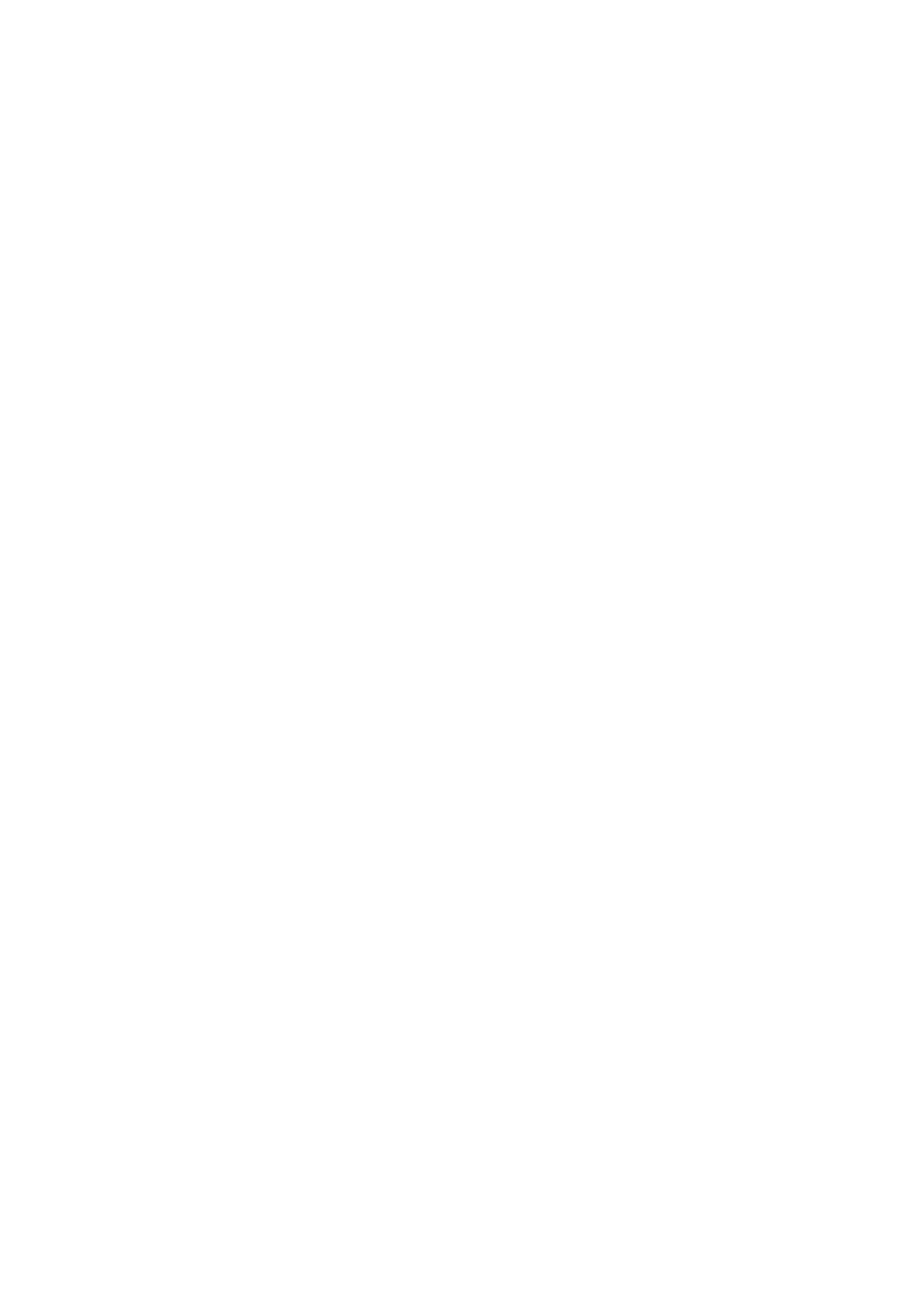

#### **Reference Books/ Text Books / Case Studies:**

- 1. Sharma, SK; and Mathur, GC; "Engineering Materials;" Delhi-Jalandhar, S. Chand and Co.
- 2. Surendra Singh; "Engineering Materials;" New Delhi, Vikas Publishing House Pvt. Ltd.
- 3. Chowdhuri, N; "Engineering Materials;" Calcutta, Technical Publishers of India.
- 4. Bahl, SK; "Engineering Materials;" Delhi, Rainbow Book Co.
- 5. Gupta, Sushil Kumar, Singla, DR, and Juneja BM; "A Text Book of Building Construction"; Ludhiana, Katson Publishing House.
- 6. Deshpande, RS and Vartak, GV; "A Text Book of Building Construction"; Poona, United Book Corporation.
- 7. Rangwala, SC: "Building Construction"; Anand, Charotar Book Stall
- 8. Kulkarni, GJ; "A Text Book of Building Construction"; Ahmedabad Book Depot
- 9. Arora, SP and Bindra, SP; "A Text Book of Building Construction"; New Delhi Dhanpt Rai and Sons.
- 10. Sharma,SK and Kaul, BK; "A Text Book of Building Construction"; Delhi, S Chand and Co.
- 11. Sushil Kumar; "Building Construction"; Standard Publishers Distributors, Delhi
- 12. Moorthy, NKR; "A Text Book of Building Construction"; Poona, Engineering Book Publishing Co.
- 13. SP 62 Hand Book of BIS
- 14. B.I.S. 6313 Part 1, 2, 3
- 15. National Building Code 2005
- 16. Handbook of Civil Engineering by PN Khanna.
- 17. Video films on Damp proofing, water proofing, surface finishes.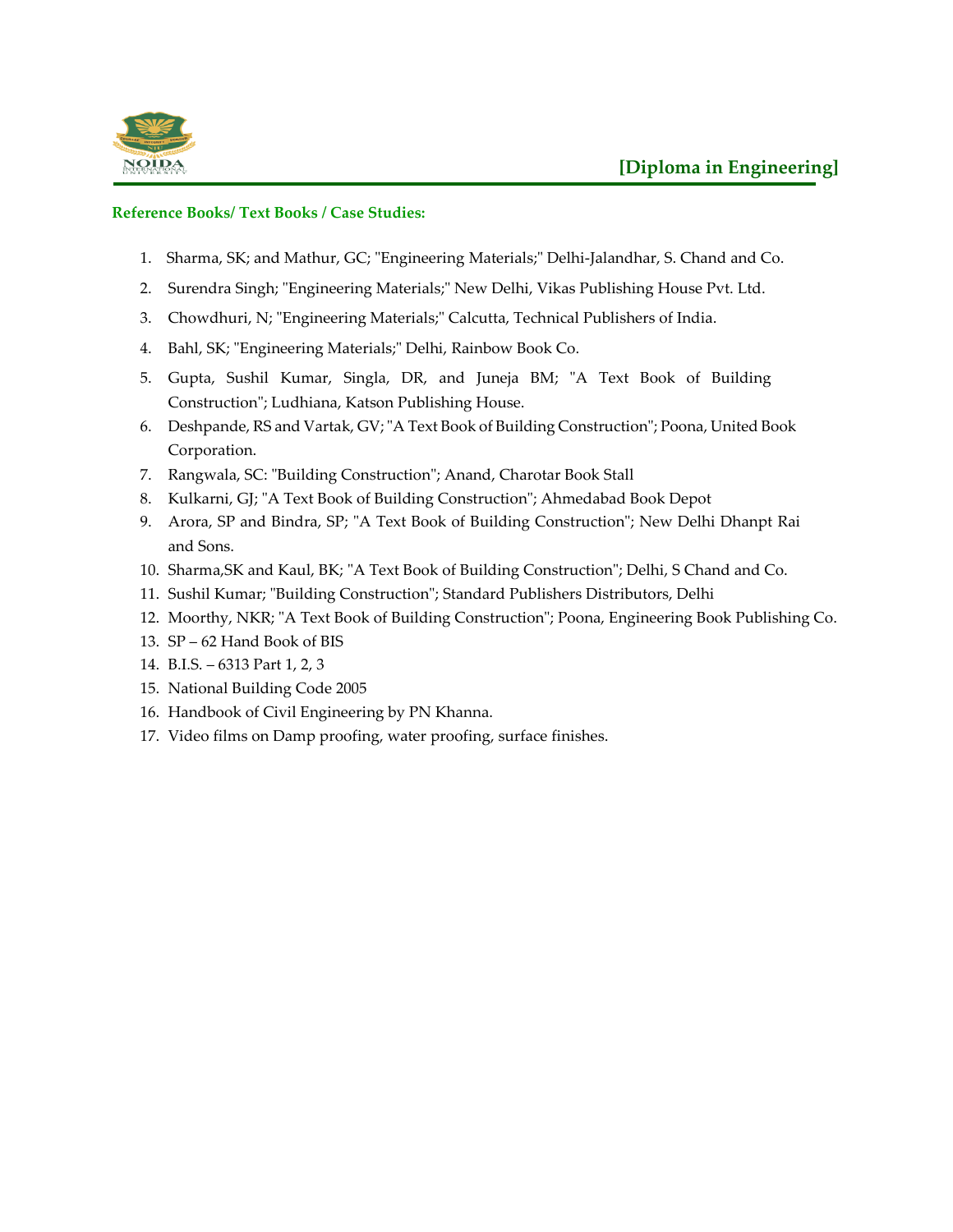

# **DCE 303: ENVIRONMENTAL EDUCATION**

## **Credits: 04 Semester III**

| Module<br>No. | Content                                                                                                                                               | <b>Teaching</b><br>Hours |
|---------------|-------------------------------------------------------------------------------------------------------------------------------------------------------|--------------------------|
|               | <b>Environment and Ecology:</b>                                                                                                                       |                          |
|               | Definition of environment and ecology , ecosystem and types of<br>ecosystems, energy flow in an ecosystem, food<br>chain,<br>ecological pyramids,     |                          |
|               | ecological balance,<br>important<br>biogas chemical and<br>material<br>cycles,                                                                        |                          |
|               | (water, carbon, sulphur, oxygen and nitrogen etc)                                                                                                     |                          |
|               | <b>Protection of Environment:</b>                                                                                                                     |                          |
| I             | Importance of clean environment, control of environmental pollution                                                                                   | 10                       |
|               | With respect to air, land and water. Conservation of natural resources,                                                                               |                          |
|               | <b>Noise Pollution:</b>                                                                                                                               |                          |
|               | Definition, sources and effects of noise<br>Pollution and control.                                                                                    |                          |
|               | <b>Renewable Source of Energy:</b>                                                                                                                    |                          |
|               | Role of non-conventional sources of energy (biogas, solar, wind etc) in                                                                               |                          |
|               | environmental protection                                                                                                                              |                          |
|               | <b>Water Pollution:</b>                                                                                                                               |                          |
|               | Causes of pollution in surface and underground water; BIS standards                                                                                   |                          |
|               | for water quality, BIS<br>standards for<br>waste<br>disposal,<br>water<br>measures to combat pollution due<br>waste water, eutrophication<br>to<br>of |                          |
|               | lakes                                                                                                                                                 |                          |
|               | <b>Air Pollution:</b>                                                                                                                                 |                          |
|               | Definition,<br>principal<br>air<br>pollutants, atmospheric<br>parameters                                                                              |                          |
| $\mathbf{I}$  | influencing air pollution, effects of<br>air pollution on human beings,                                                                               | 14                       |
|               | plants, animals and economic<br>effects, automobile pollution, BIS ambient air                                                                        |                          |
|               | quality standards and<br>measures to combat air pollution                                                                                             |                          |
|               | Effects of mining, blasting and deforestation:                                                                                                        |                          |
|               | Environmental deterioration due to mining,<br>effects<br>οf                                                                                           |                          |
|               | deforestation and killing of wild animals. Case studies on mining,                                                                                    |                          |
|               | blasting and deforestation                                                                                                                            |                          |
|               | <b>Land Use:</b>                                                                                                                                      |                          |
|               | Effect of land use on environmental quality, natural disasters, soil                                                                                  |                          |
|               | problems<br>salinization<br>degradation<br>erosion,<br>and<br>$\mathbb{Z}^2$<br>water                                                                 |                          |
|               | <b>Environmental Impact Assessment:</b>                                                                                                               |                          |
|               | Definition and requirements, environmental impact assessment<br>οf                                                                                    |                          |
| III           | constructional activities - housing, dams, multi-storied<br>buildings,<br>roads,                                                                      | 12                       |
|               | etc, case studies, environmental auditing - basic<br>sustainable<br>concepts,                                                                         |                          |
|               | development - concept of carrying capacity                                                                                                            |                          |
|               | <b>Legislation to Control Environmental Pollution:</b>                                                                                                |                          |
|               | Indian legislative acts for water, land and air pollution control -<br>provisions, scope and implementation                                           |                          |
|               |                                                                                                                                                       |                          |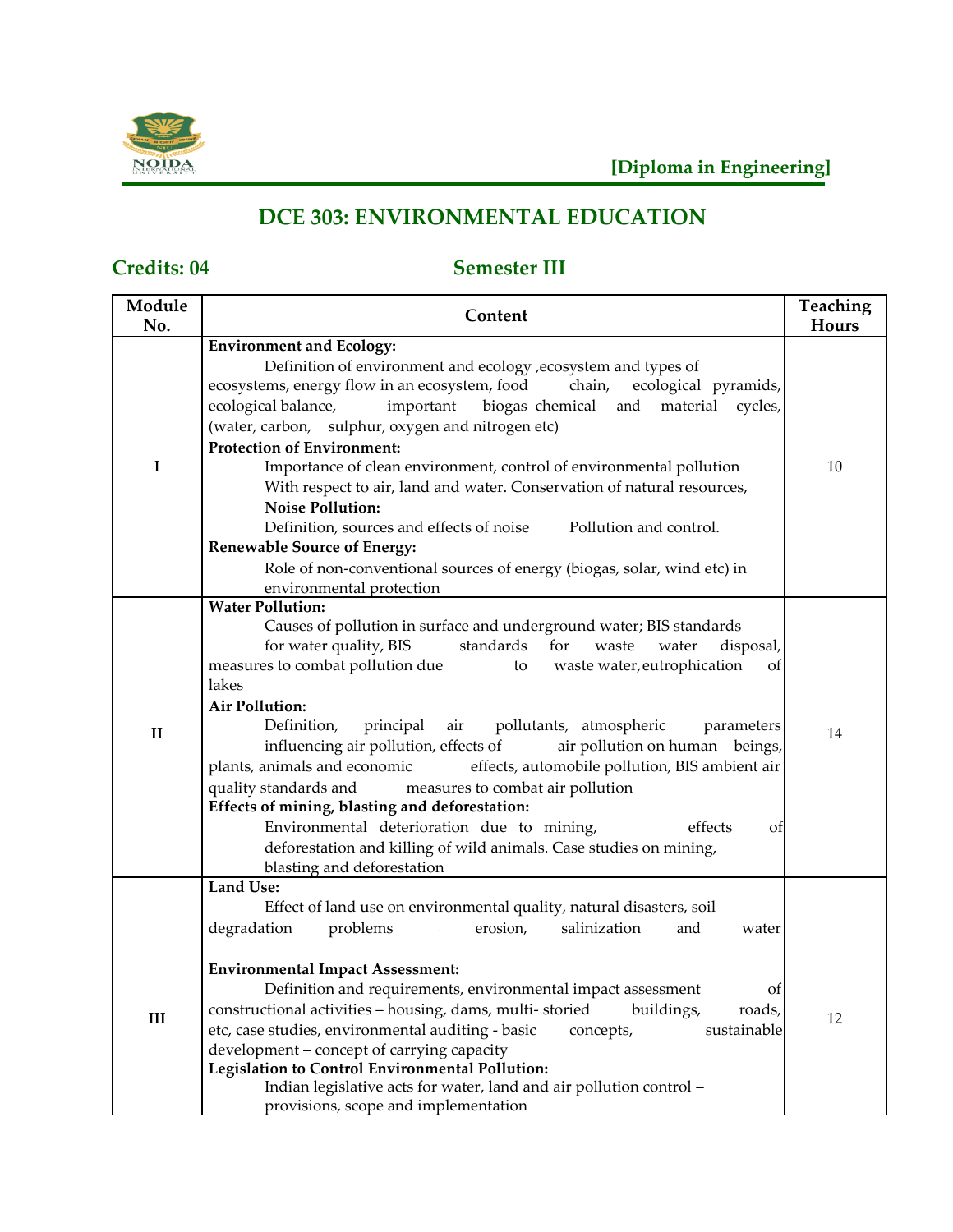| <b>Global Issues of Environmental Engineering:</b>               |  |
|------------------------------------------------------------------|--|
| Global warming, ozone depletion, acid rain, radiation<br>hazards |  |
| and their control                                                |  |

#### **Text Book:**

- 1. Garg, S. K. (2008). Water Supply Engineering, Khanna Publishers, New Delhi.
- 2. Garg, S. K. (2008). Sewage Disposal and Air Pollution , Khanna Publishers, New Delhi.

#### **Reference Books:**

- 1. Davis, M. L. and Cornwell, D. A. (2008). Introduction to Environmental Engineering, Fourth Edition, McGraw-Hill, Boston et al.
- 2. [Peavy, H](http://www.flipkart.com/author/howard-peavy/). S., [Rowe, D](http://www.flipkart.com/author/d-rowe/). R. and Tchobanoglous, G. (1985). Environmental Engineering, McGraw-Hill, New York et al.
- 3. Punmia, B. C., Jain, A. and Jain, A. (2010), Water Supply Engineering, Laxmi Publications (P), Bangalore et al.
- 4. Modi, P. N. (2001). Water Supply Engineering, Standard Book House, New Delhi.



**[Diploma in Engineering]**

### **DCE 353: FLUID MECHANICS LAB.**

#### **Credits: 2 Semester III**

#### **List Of Practical**

| Module<br>No.  | <b>Contents</b>                                                                 | <b>Teaching</b><br>Hours |
|----------------|---------------------------------------------------------------------------------|--------------------------|
| $\mathbf{1}$   | To verify Bernoulli's Theorem                                                   |                          |
| $\overline{2}$ | To find out Venturimeter coefficient                                            |                          |
| 3              | To determine coefficient of velocity $(C_v)$ , Coefficient of discharge $(C_d)$ |                          |
| 4              | Coefficient of contraction $(Cc)$ of an orifice and verify the relation         |                          |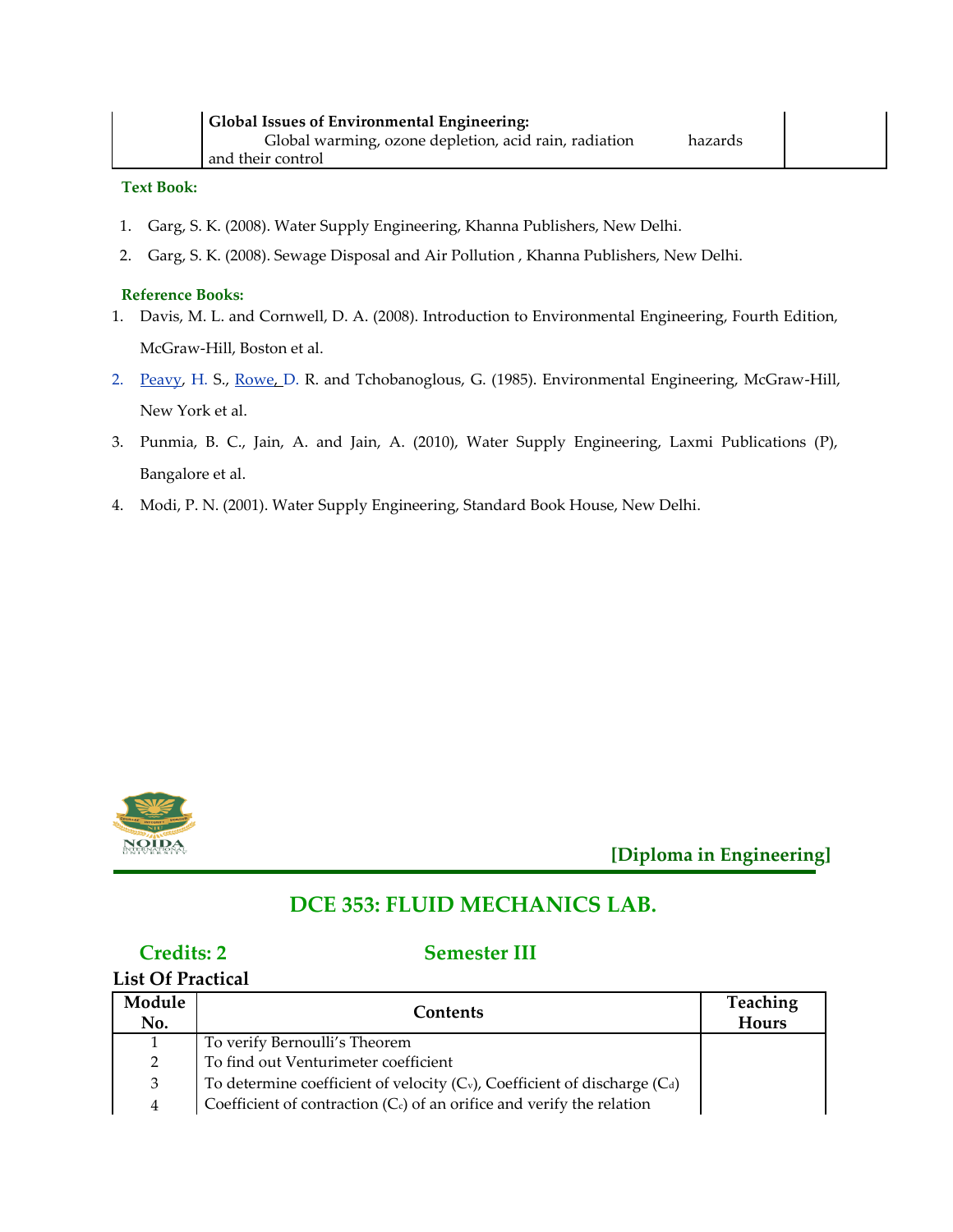|   | between them                                                            |    |
|---|-------------------------------------------------------------------------|----|
| 5 | To perform Reynold's experiment                                         |    |
| 6 | To verify loss of head in pipe flow due to                              | 24 |
|   | a. Sudden enlargement                                                   |    |
|   | <b>b.</b> Sudden contraction                                            |    |
|   | c. Sudden bend                                                          |    |
| 7 | Demonstration of use of current meter and Pitot tube                    |    |
| 8 | To determine coefficient of discharge of a rectangular notch/triangular |    |
|   | notch                                                                   |    |
|   |                                                                         |    |



# **DCE 351 : SURVEYING LAB-I Credits: 2 Semester III**

## **List Of Practical**

| Module<br>No. | Contents                                                                                                                                                     |
|---------------|--------------------------------------------------------------------------------------------------------------------------------------------------------------|
|               | Chain surveying:<br>a. Ranging a line, chaining a line and recording in the field<br>book, Taking offsets - perpendicular and oblique (with a<br>tape only). |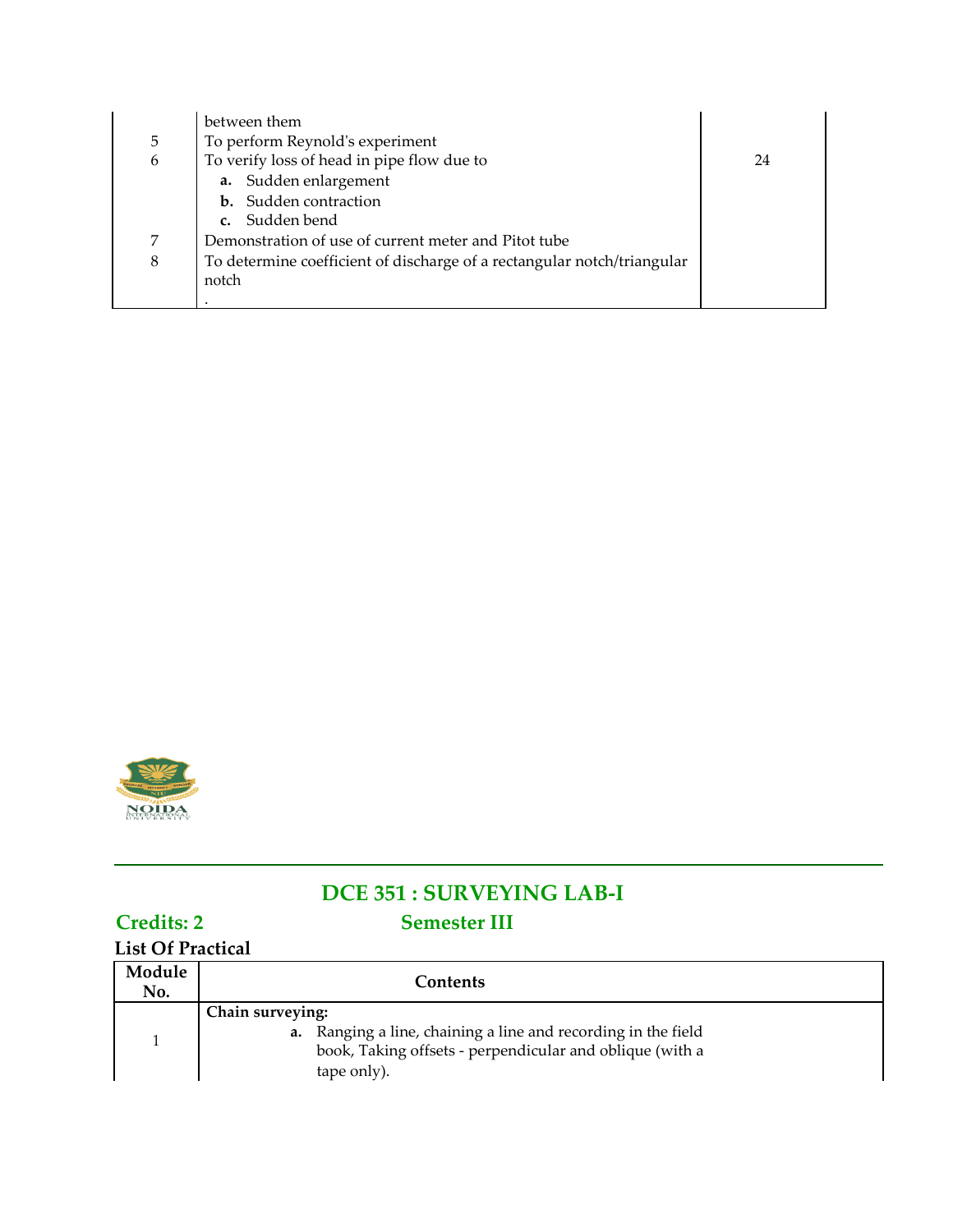|                | Chaining of a line involving reciprocal                                                       |
|----------------|-----------------------------------------------------------------------------------------------|
|                | <b>b.</b> ranging                                                                             |
|                | Chaining a line involving obstacles to ranging<br>c.                                          |
|                | Chain Survey of a small area.<br>d.                                                           |
| 2              | <b>Compass Surveying:</b>                                                                     |
|                | Study of prismatic compass, Setting the compass and                                           |
|                | taking observations, Measuring angles between the lines                                       |
|                | meeting at a point                                                                            |
| $\mathfrak{Z}$ | Levelling:                                                                                    |
|                | Study of dumpy level and levelling staff, Temporary<br>a.                                     |
|                | adjustments of various levels, Taking staff readings on                                       |
|                | different stations from the single setting and finding                                        |
|                | differences of level between<br>them.                                                         |
|                | <b>b.</b> To find out difference of level between two distant                                 |
|                |                                                                                               |
|                | points by shifting the instrument<br>c. Longitudinal<br>and<br>sectioning<br>of<br>cross<br>a |
|                | road/railway/canal                                                                            |
| 4              | d. Setting a gradient by dumpy and auto-level                                                 |
|                | <b>Plane Table Surveying:</b>                                                                 |
|                | a. Study of the plane table survey equipment, setting the                                     |
|                | plane table, marking the North direction.                                                     |
|                | <b>b.</b> Plotting stations by intersection, radiation and resection                          |
|                | method after orientation by different                                                         |
|                | methods.                                                                                      |
| 5              | Traversing an area with a plane table.<br>c.                                                  |
|                | Layout of Buildings by use of surveying instruments.                                          |
|                |                                                                                               |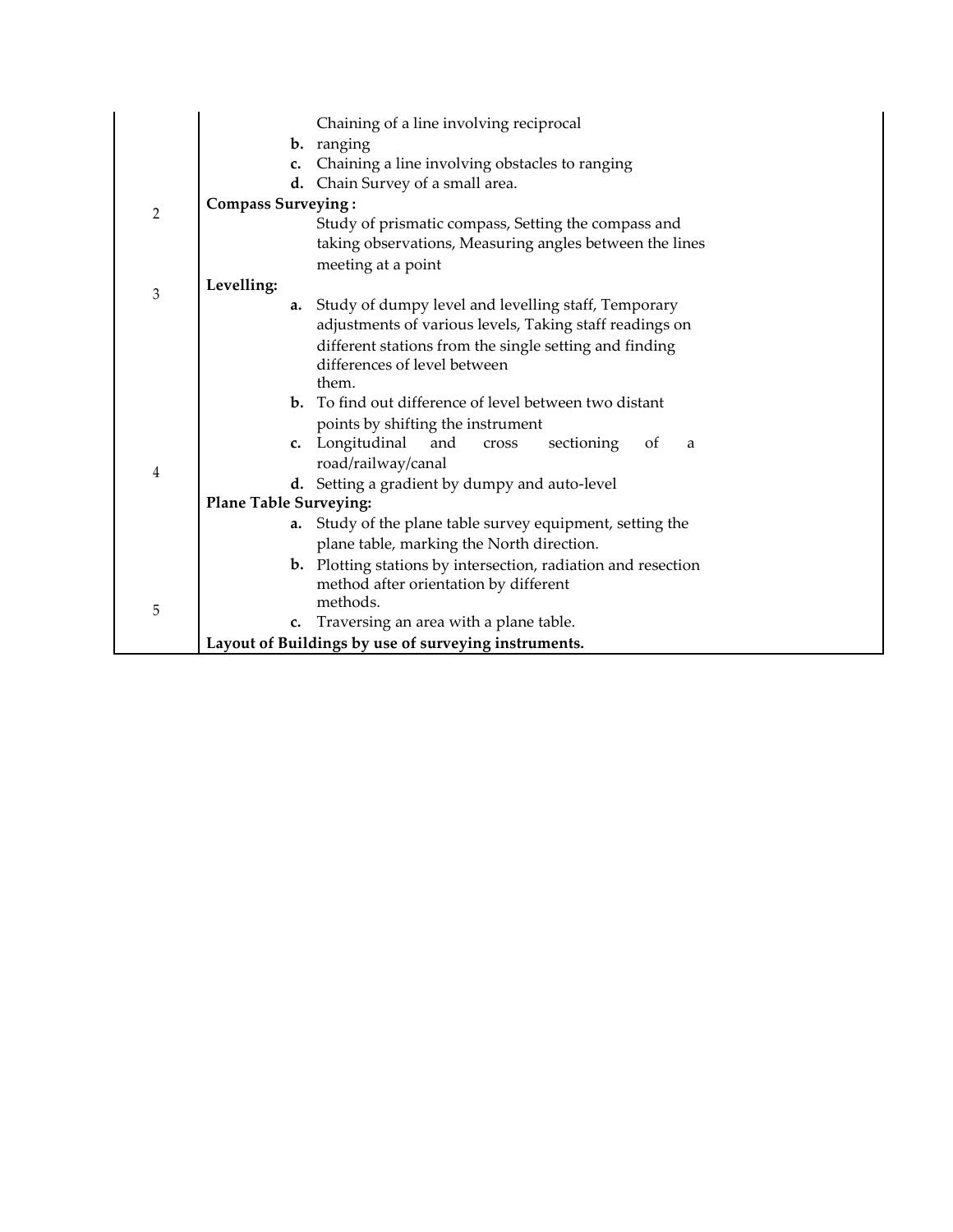## **DCE-352:-BUILDING MATERIAL AND CONSTRUCTION LAB**

### **Credits: 2**

#### **Semester III**

**List Of Practical**

| Module         | Contents                                                                |  |  |
|----------------|-------------------------------------------------------------------------|--|--|
| No.            |                                                                         |  |  |
|                | <b>CONSTRUCTION MATERIALS LABORATORY</b>                                |  |  |
| 1              | To determine the crushing strength of bricks                            |  |  |
| $\overline{2}$ | To determine the water absorption of bricks and efflorescence of bricks |  |  |
| 3              | To identify various types of timbers such as: Teak, Sal, Chir, Sissoo,  |  |  |
|                | Deodar, Kail                                                            |  |  |
| 4              | To determine fineness (by sieve analysis) of cement                     |  |  |
| 5              | To conduct field test of cement.                                        |  |  |
| 6              | To determine initial and final setting times of cement                  |  |  |
| 7              | To determine compressive strength of cement                             |  |  |
|                |                                                                         |  |  |
|                | <b>BUILDING CONSTRUCTION LABORATORY</b>                                 |  |  |
| $\mathbf{1}$   | Demonstration of tools and plants used in building construction         |  |  |
| $\sqrt{2}$     | To prepare Layout of a building: two rooms building with front verandah |  |  |
| 3              | To construct brick bonds (English bond only) in one, one and half and   |  |  |
|                | two brick thick: (a) Walls for L, T and cross junction (b) Columns      |  |  |
| $\overline{4}$ | Demonstration of following items of work at construction site by:       |  |  |
|                | a. Timbering of excavated trenching                                     |  |  |
|                | b. Damp proof courses laying                                            |  |  |
|                | c. Construction of masonry walls                                        |  |  |
|                | d. Laying of flooring on an already prepared lime concrete              |  |  |
|                | base                                                                    |  |  |
|                | Plastering and pointing exercise<br>e.                                  |  |  |
|                | Constructing RCC work<br>f.                                             |  |  |
|                | Pre-construction and post construction termite<br>g.                    |  |  |
|                | treatment of building and woodwork                                      |  |  |



**[Diploma in Engineering]**